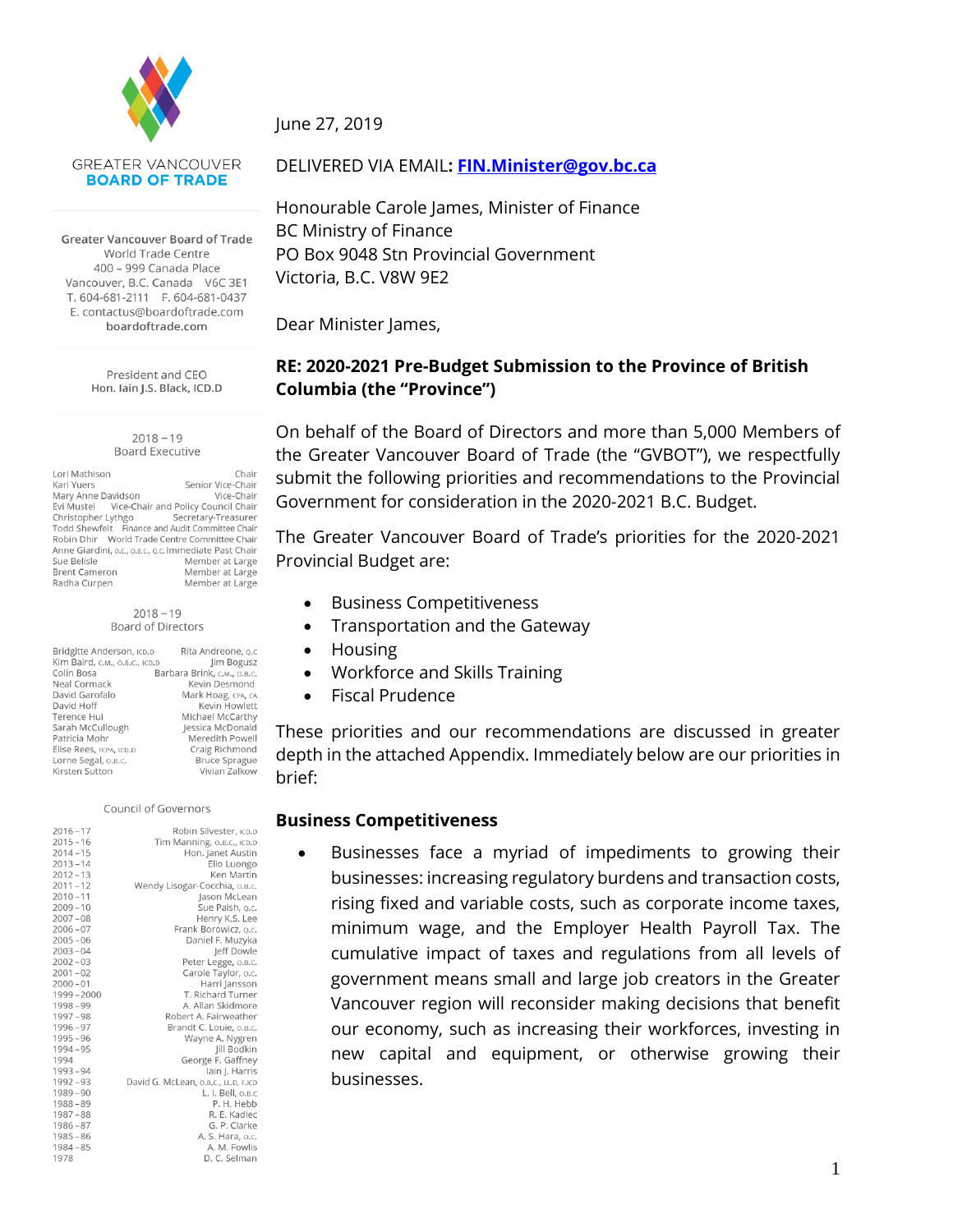- The GVBOT recommends the Province to **raise the Employer Health Tax minimum payroll threshold** for tax eligibility for small and medium-sized enterprises from \$500,000.
- While some improvements could be made, the workers' compensation system in British Columbia is not broken. Given the potential impact to employers, the GVBOT encourages the government to take a light touch during the **review of the current workers' compensation system.** There are improvements that can be made for workers. At the same time, given the overall increased levels of tax and regulation on businesses, it is critical that the government be mindful of the impact on employer premiums and compliance costs.

# **Transportation and the Gateway**

- Greater Vancouver remains a crucial entrepôt for Canadian goods and services exports to increasingly significant overseas markets, particularly in light of our multilateral free trade agreements and major resource projects. It is a priority of the GVBOT that Greater Vancouver's role as Canada's Pacific Gateway continues to accommodate our trading potential through **significant capacity and capability enhancements, and the protection of vital industrial lands.**
- The GVBOT stresses the urgency of **expediting the process of replacing the George Massey Tunnel**, one of the most heavily congested bottlenecks in the region.
- The latest data from TransLink shows transit ridership reached an all-time high in 2018. An increasing population and a growing region intensifies the **need for sustained transit investment and planning to replace the gas tax fund.**
- Finally, to improve passenger choice and bring Greater Vancouver and British Columbia in line with every other major city region in North America, the Province should **immediately implement ridesharing** in B.C. While we have been waiting for years, the rest of the world has started using more new and innovative transportation options. The government should also work with stakeholders to **modernize the Motor Vehicle Act to include electronic bikes, e-scooters, and other forms of new mobility.**

#### **Housing**

 An influx of new housing measures introduced by all levels of government have resulted in a significant slowdown in the housing market and uncertainty for home builders and the broader real estate sector. The cooling of B.C.'s housing market is reflected in falling B.C. home sales and prices since 2018. Unfortunately, the market response has resulted in a significant downward trend in housing starts. Between 2017 and 2018, apartment starts in Metro Vancouver decreased nine percent, falling from 17,498 to 15,888 in one year (this includes owned, co-op, and purpose-built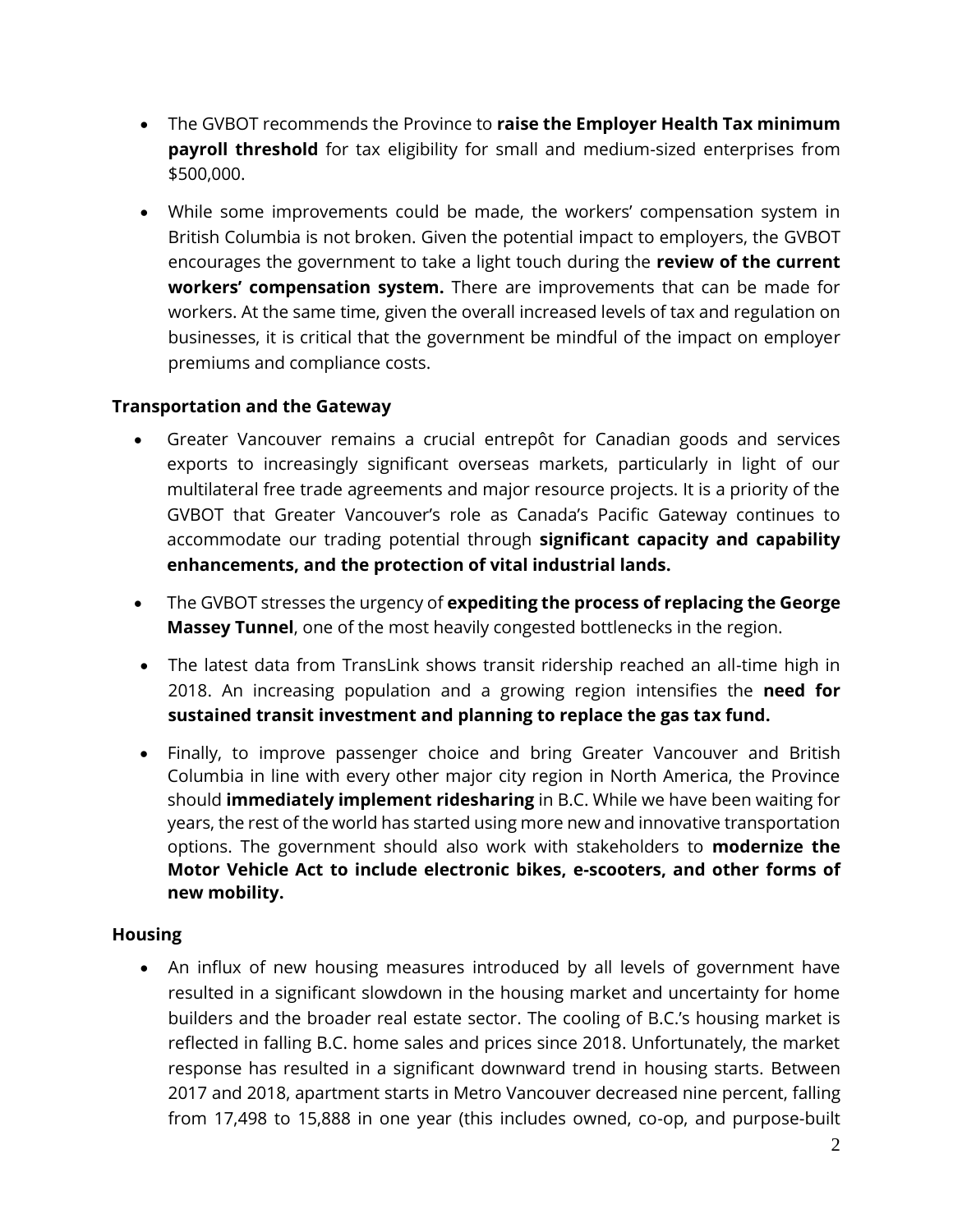rental units). The decline in apartment starts intensified through 2018, as reflected in a 39 percent drop in apartment starts between Q4 2017 and Q4 2018 across the region<sup>1</sup>.The GVBOT warns that the implications of **declining housing starts will only intensify the pressure on the housing market and will worsen the affordability and availability issues** in the region and the province. The Province should work with the federal government on options to **facilitate more supply, especially rental.** Additionally, the Province should **alleviate pressure on the housing market by reviewing recently imposed tax measures to address unintended consequences and restoring predictability in the overall housing market,** 

- GVBOT Members face mounting difficulties in retaining talent due to housing affordability challenges: 73 percent of our Members note their business' ability to recruit or retain employees has been affected by the cost of housing (91 percent among businesses with 50 or more employees). The GVBOT believes that appropriate solutions to alleviate the affordability crisis include **increasing and diversifying the supply of market, non-market, and rental housing in Greater Vancouver**.
- Review and reassess the efficacy of the additional School Tax's application to development properties and spilt assessments as well as the increase in property transfer taxes and the Speculation and Vacancy taxes costs to future homeowners and businesses.

# **Workforce and Skills Training**

- The GVBOT believes that government has an important role to play in preparing Greater Vancouver's and British Columbia's workforce for the economy of tomorrow. Labour shortages today across many occupations, together with a shift in needed occupations for the economy of tomorrow, **call for an emphasis on investment in trades and technologist training, and continued investment in training for STEM occupations**.
- The BC Provincial Nominee Program (PNP) Tech Pilot has proven a valuable mechanism for addressing the labour needs for technology and creative sectors with skilled immigration. The government could **consider making the Tech Pilot program, which is due to expire on June 2020, permanent.**

# **Fiscal Prudence**

 $\overline{a}$ 

 B.C. has enjoyed the benefits of a strong and growing economy for several decades. However, as global economies cool, global trade tensions escalate, and our housing

<sup>&</sup>lt;sup>1</sup> Rennie Group (2019). rennie landscape - Q1 2019. [online] Rennie.com. Available at: https://rennie.com/rennie-post/rennielandscape-q1-2019 [Accessed 7 Jun. 2019].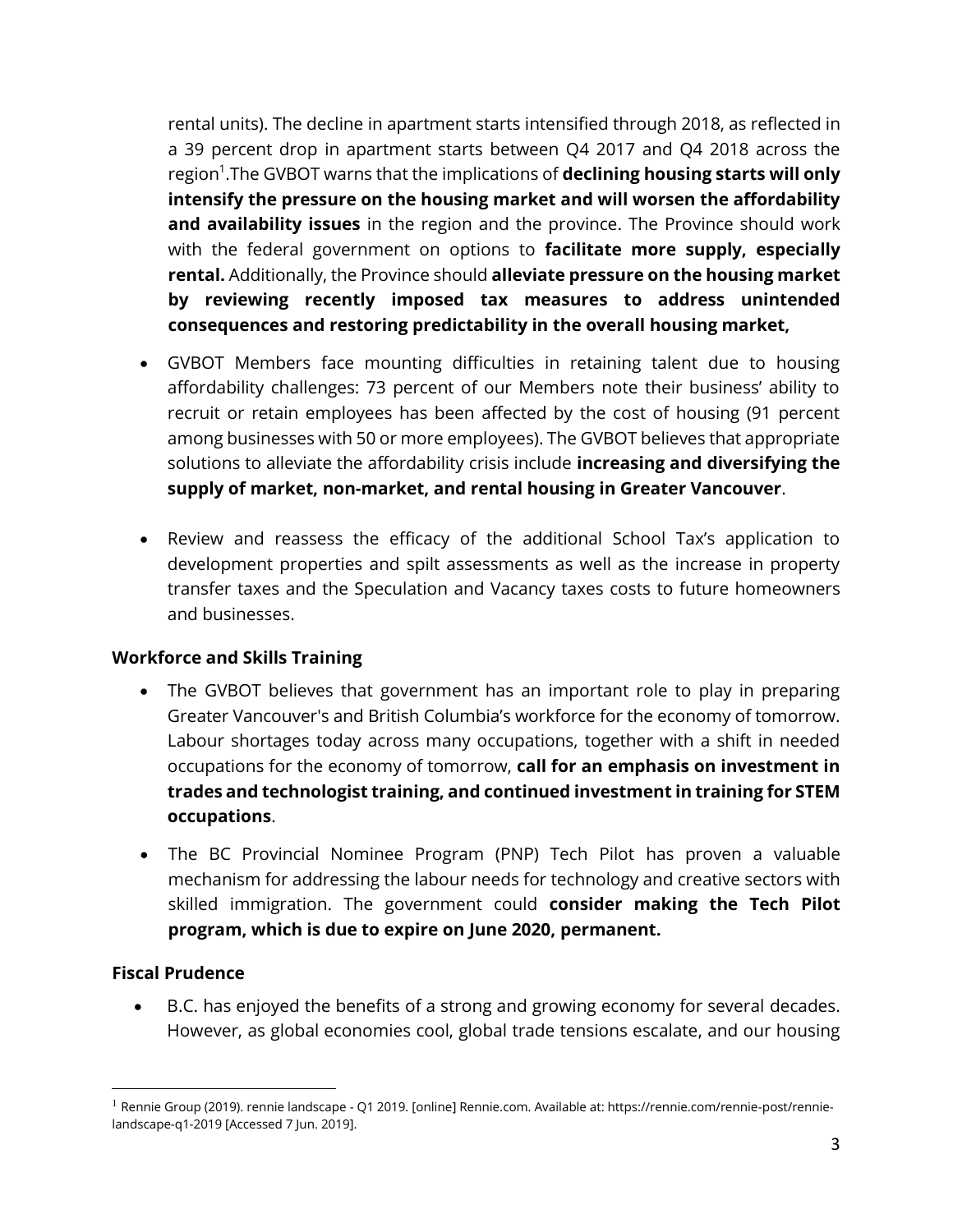market loses steam, the GVBOT is concerned about the potential risks to the fiscal health of British Columbia.

- **Community Benefits Agreements** are a serious concern for the GVBOT and taxpayers. The first project under the model has already seen **severe cost escalation**, which will cut into funding that could be going towards other critical infrastructure projects.
- The GVBOT's recommendations are made in the spirit of encouraging the Province to continue to build on the relative strength of our provincial economy and to pursue the benefits that a strong economy brings to all citizens. We support fiscal policy and performance that appropriately balance the needs of businesses with those of the residents who rely on the goods and services from both the public and private sectors.

We look forward to the opportunity to work with you to further strengthen our provincial economy and meaningfully address the critical challenges outlined in this letter.

Sincerely,

(ain Tar G.

Greater Vancouver Board of Trade, per;

Hon. Iain J. S. Black ICD.D President and CEO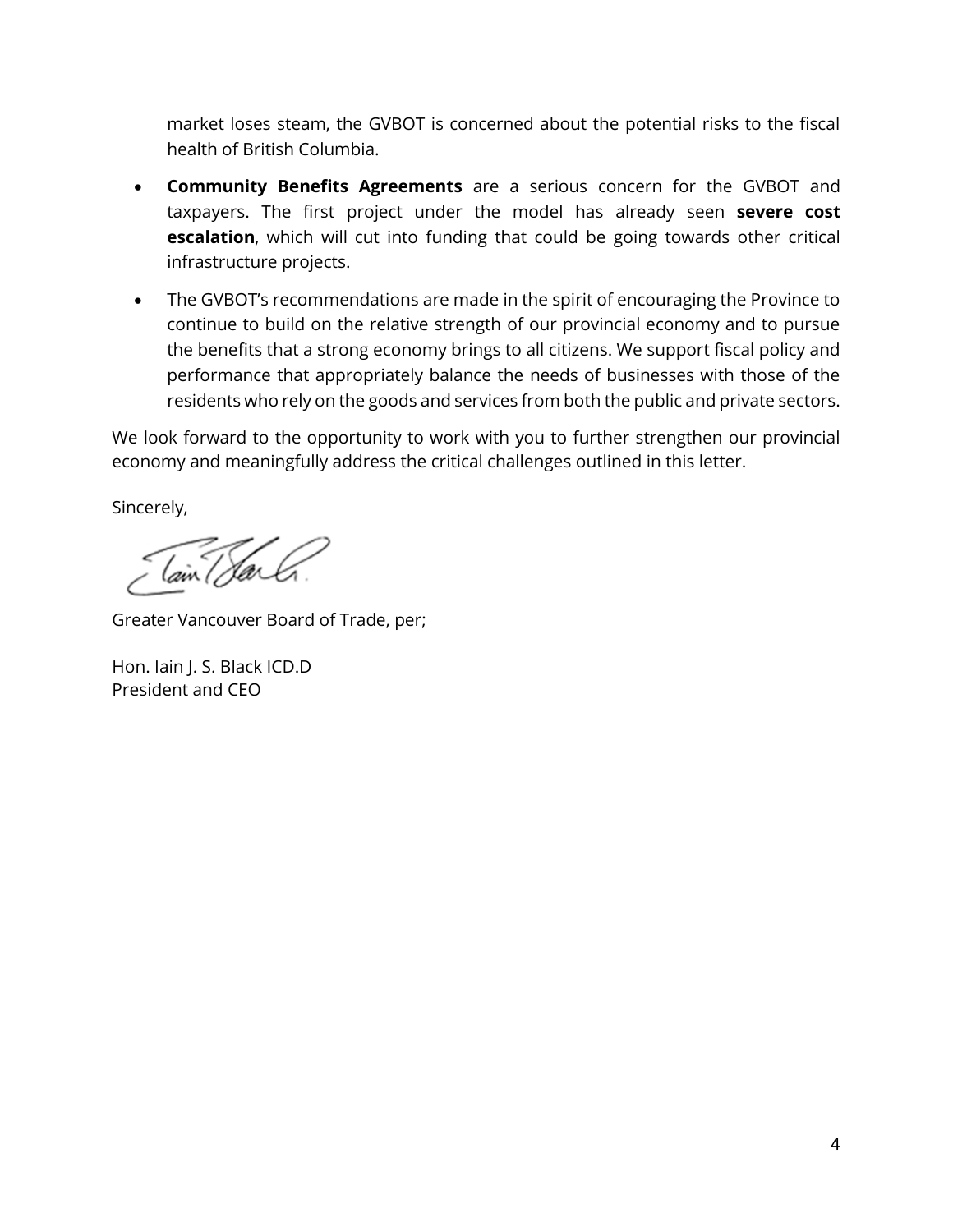# **Appendix**

 $\overline{a}$ 

Every year, in consultation with our Members and our Board of Directors, the Greater Vancouver Board of Trade (GVBOT) identifies priorities we believe should be addressed, and provide policy recommendations for the Provincial Government to undertake.

Based on consultation with our Membership and the findings of our *[Greater Vancouver](https://www.boardoftrade.com/scorecard2018/assets/pdf/full-report.pdf)  [Economic Scorecard 2018](https://www.boardoftrade.com/scorecard2018/assets/pdf/full-report.pdf)*, (the "Scorecard") (which ranks the Greater Vancouver region against 19 other international metropolitan regions across 38 economic and social indicators<sup>2</sup>), we respectfully present the following recommendations as needed steps in ensuring that, in the face of a highly uncertain external setting, our Province is resilient and flexible, fiscally sound, economically competitive, and environmentally and socially responsible.

# **1. Business Competitiveness**

Businesses face a myriad of impediments to growing their businesses: increasing regulatory burdens, transaction costs, and fixed and variable costs, such as corporate income taxes, minimum wage and the Employer Health Payroll Tax. The cumulative impact of taxes and regulations layered on businesses from multiple levels of government stifle economic growth as small and large job creators in B.C. reconsider making important decisions that would otherwise benefit the provincial economy. In light of higher costs and regulatory burdens, businesses will think twice before increasing their workforces, investing in new capital and equipment, or otherwise growing their businesses. Cumulatively all these taxes have significantly impacted small businesses.

B.C's pathway to a minimum wage of \$15.20 by 2021 causes financial stress to businesses, and could have adverse consequences for our workforce. All parties need to strive to find an appropriate balance for incomes to improve affordability, especially in expensive jurisdictions such as ours. However, minimum wage increases tend to apply financial pressure disproportionately on small businesses. Representing 98 percent of businesses in the province, the financial stress of incremental increases in the provincial minimum wage can discourage investment in people.

According to a GVBOT April 2018 survey, 50 percent of GVBOT members say they are likely to reduce their staff to address the wage increase<sup>3</sup>. Rising minimum wages tend to place upward wage pressure on employees making several dollars more per hour.

The Employer Health Payroll Tax adds another tax burden on businesses this year. 70 percent of GVBOT Members are impacted by the Employer Health Payroll Tax<sup>4</sup> and will pay,

<sup>&</sup>lt;sup>2</sup> The report, produced in partnership with the Conference Board of Canada ranks Greater Vancouver against its competitor city regions using a letter grade system. Boardoftrade.com. (2018). Scorecard 2018. [online] Available at:

https://www.boardoftrade.com/scorecard2018/assets/pdf/full-report.pdf [Accessed 3 Jun. 2019].

<sup>&</sup>lt;sup>3</sup> Business association survey conducted by Mustel Group in partnership with GVBOT, April 2018.

<sup>4</sup> Business association survey conducted by Mustel Group in partnership with GVBOT, April 2018.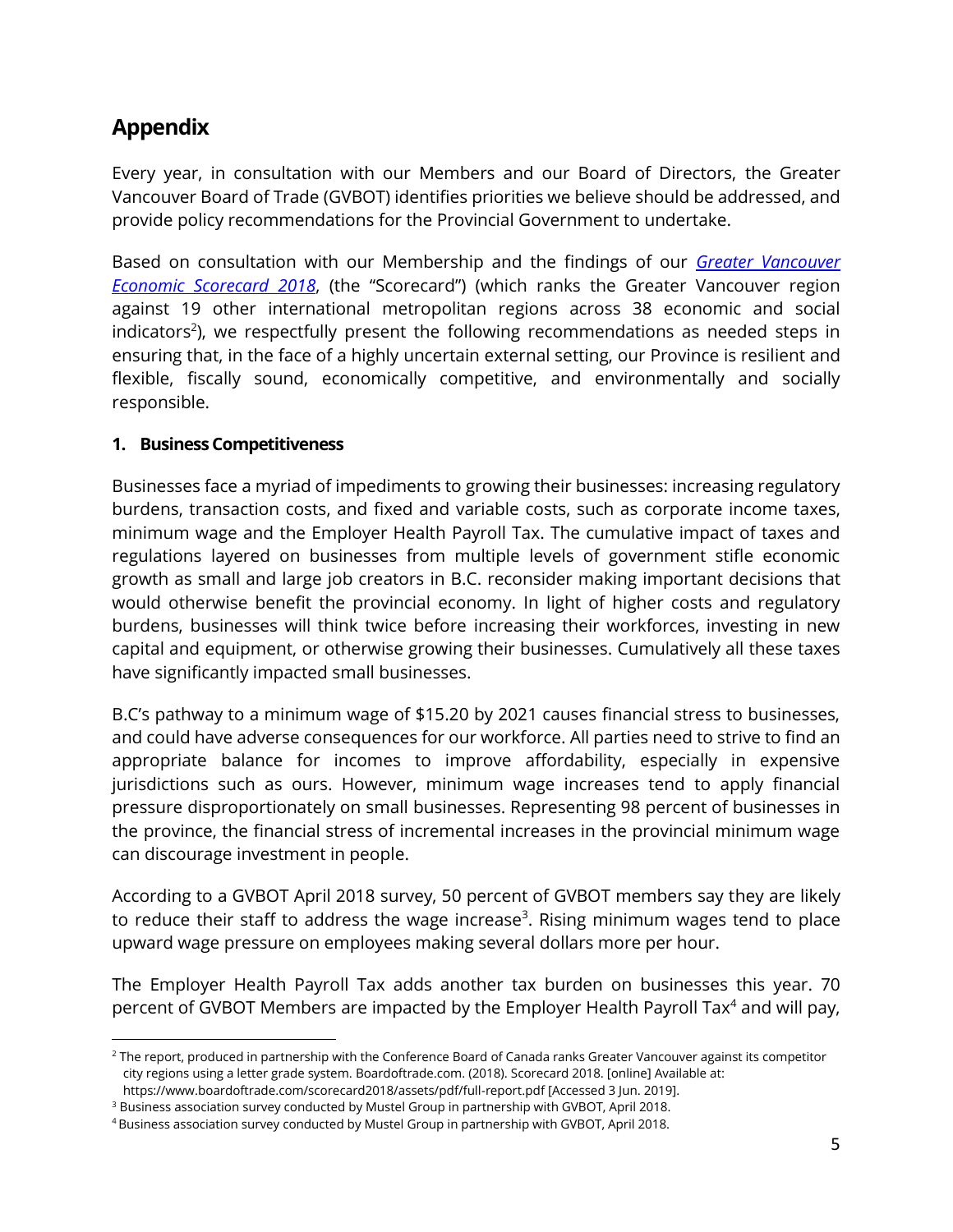on average, more than \$143,000 annually<sup>5</sup>. This includes businesses and charities. Of the businesses with fewer than 50 employees, the average annual cost is \$32,424<sup>6</sup>. Further, as the tax took effect in January 1, 2019 while MSP premiums remain in place until 2020, 40 percent of GVBOT member businesses that currently cover the premiums for their employees are double taxed for all of 2019. This has led to an average increase in employee health costs between 2017 and 2019 of \$78,744<sup>7</sup>. Isolating small businesses, GVBOT found between 2017 and 2019, the change in employee health costs has lead to an increase of  $$7,795$  on average<sup>8</sup>.

In response to the cost increases resulting from the new Employer Health Payroll Tax, more than a third (36 percent) of GVBOT respondents will either reduce staff (18 percent) or reduce benefits (18 percent)<sup>9</sup>. The impact of these actions could have a material impact on our economy.

The GVBOT is monitoring closely the review of the current WorksafeBC (WSBC). $^{10}$  While some improvements to the system could be made, there should be broad recognition that the system is functioning well and, seen in totality, compares favourably to peer jurisdictions in North America. Especially given the tax increases noted above, it is critical that the government be mindful of the impact on employer premiums and compliance costs when undertaking the review. The GVBOT will be responding more fully as part of the review process.

## **Recommendations**

- 1. Take steps to encourage a competitive tax environment, by:
	- a. Reviewing the Employer Health Tax to minimise its impact on small business:
		- i. Raise the Employer Health Tax minimum payroll threshold for tax eligibility for small and medium-sized enterprises from \$500,000. The minimum threshold should be based on a formula that takes account of the average payroll of small businesses (defined in B.C. as having fewer than 50 employees), with reference to examples of the other provinces who have similar employer health payroll tax schemes.
- 2. Take a leadership role in reducing inter-municipal trade barriers for small and medium sized businesses, including encouraging the wide scale adoption of multijurisdictional business licensing.

 $\overline{a}$ <sup>5</sup> GVBOT member business survey, May 2019.

<sup>6</sup> Business association survey conducted by Mustel Group in partnership with GVBOT, April 2018.

 $7$  GVBOT member business survey, May 2019

<sup>8</sup> Ibid.

<sup>&</sup>lt;sup>9</sup> Business association survey conducted by Mustel Group in partnership with GVBOT, April 2018.

<sup>10</sup> Ministry of Labour (2019). *B.C.'s workers' compensation system under review*. [online] News.gov.bc.ca. Available at: https://news.gov.bc.ca/releases/2019LBR0003-000557 [Accessed 13 Jun. 2019].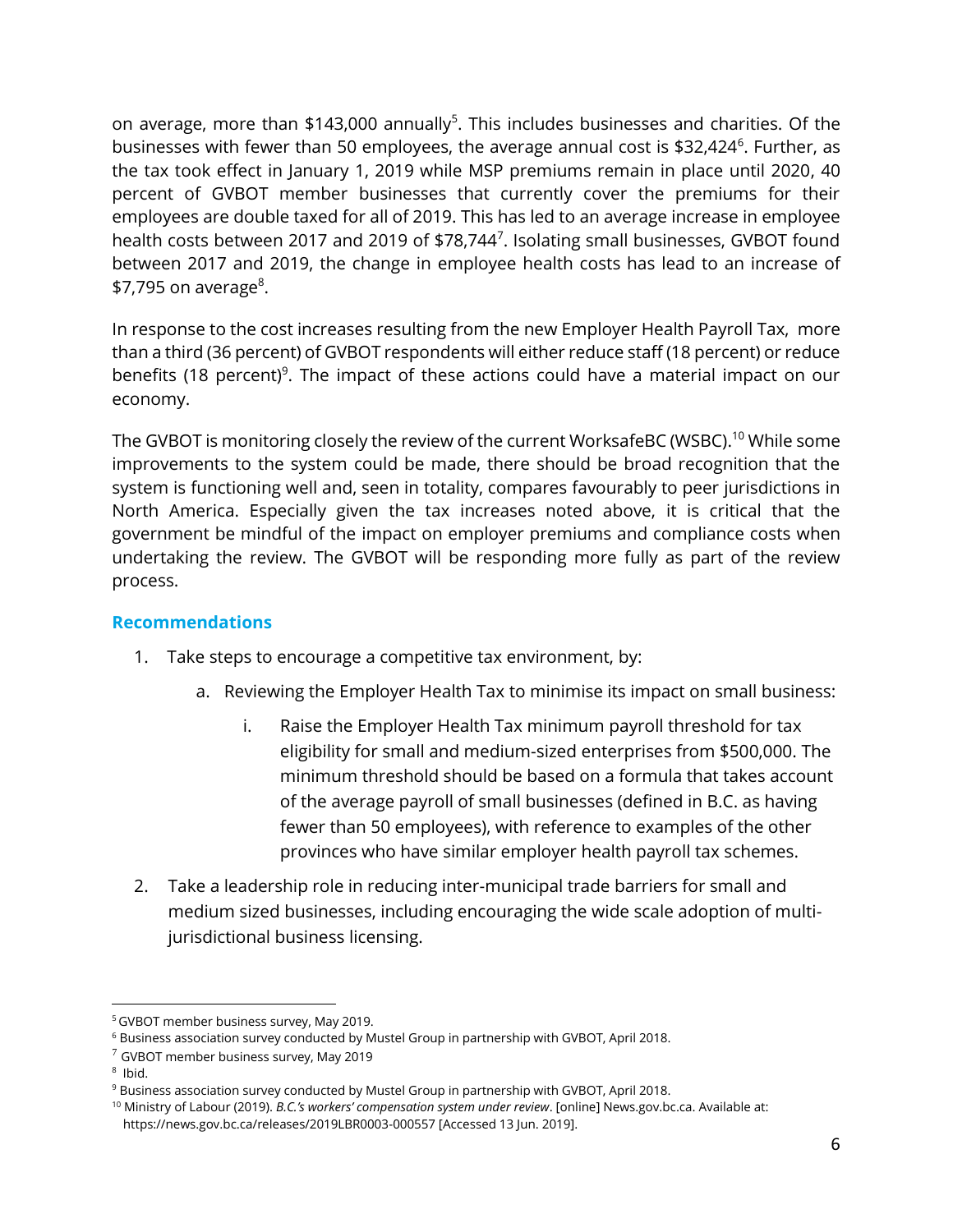3. The Province should recognize that British Columbia's current workers' compensation system is not broken and ensure that any changes or new policies and regulations that result from the review of WorksafeBC do not unduly impact future employer premiums or regulatory compliance costs.

#### **2. Transportation and the Gateway**

In the [Regional Export Framework](http://www.wtcref.ca/) by the World Trade Centre Vancouver, a subsidiary of the GVBOT, the analysis considered the impact of the Gateway on the provincial economy. It was estimated that the B.C. Gateway supports over 248,000 jobs in British Columbia, produces \$27.5 billion in GDP for the Province, and contributes \$2.7 billion to provincial tax revenue.

However, there are significant bottlenecks in our trade corridors and infrastructure that threaten to impede the prosperity and growth of Canada's Pacific Gateway.

#### **Trade-Enabling Infrastructure and Land**

Greater Vancouver remains a crucial entrepôt for Canadian goods and services exports to increasingly significant overseas markets. It is a priority of the GVBOT that Greater Vancouver's role as Canada's Pacific Gateway continues to accommodate our trading potential through significant capacity and capability enhancements in the gateway and through the protection of vital industrial lands. The adequate and sustainable development of gateway infrastructure and protecting the stock of industrial land – particularly in light of growing pressures from residential and retail – are critical to our country's economic competitiveness and to secure Greater Vancouver's burgeoning role as a gateway.

The GVBOT stresses the urgency of expediting the review process of the George Massey Tunnel, one of the most heavily congested bottlenecks in the region. In the fall of 2017 the Province cancelled construction of a 10-lane, \$3.5-billion bridge to replace the 59-year-old Massey Tunnel and commenced further consultations and a process of developing a new business case, which is expected in fall 2020. The GVBOT is concerned that the new potential timeline for the completion of a new crossing could be as late as 2030, particularly if further feasibility studies are required. GVBOT urges the Province to build upon completed technical studies and environmental reviews to ensure the Massey Tunnel replacement project commences without further delay.

As Metro Vancouver is presently undergoing a review of industrial lands, the GVBOT notes the wide acknowledgement among operators and local government representatives that the supply of industrial land is already at critically low levels. Metro Vancouver forecasts the region could run out of available industrial land by 2038, and embeds the protection of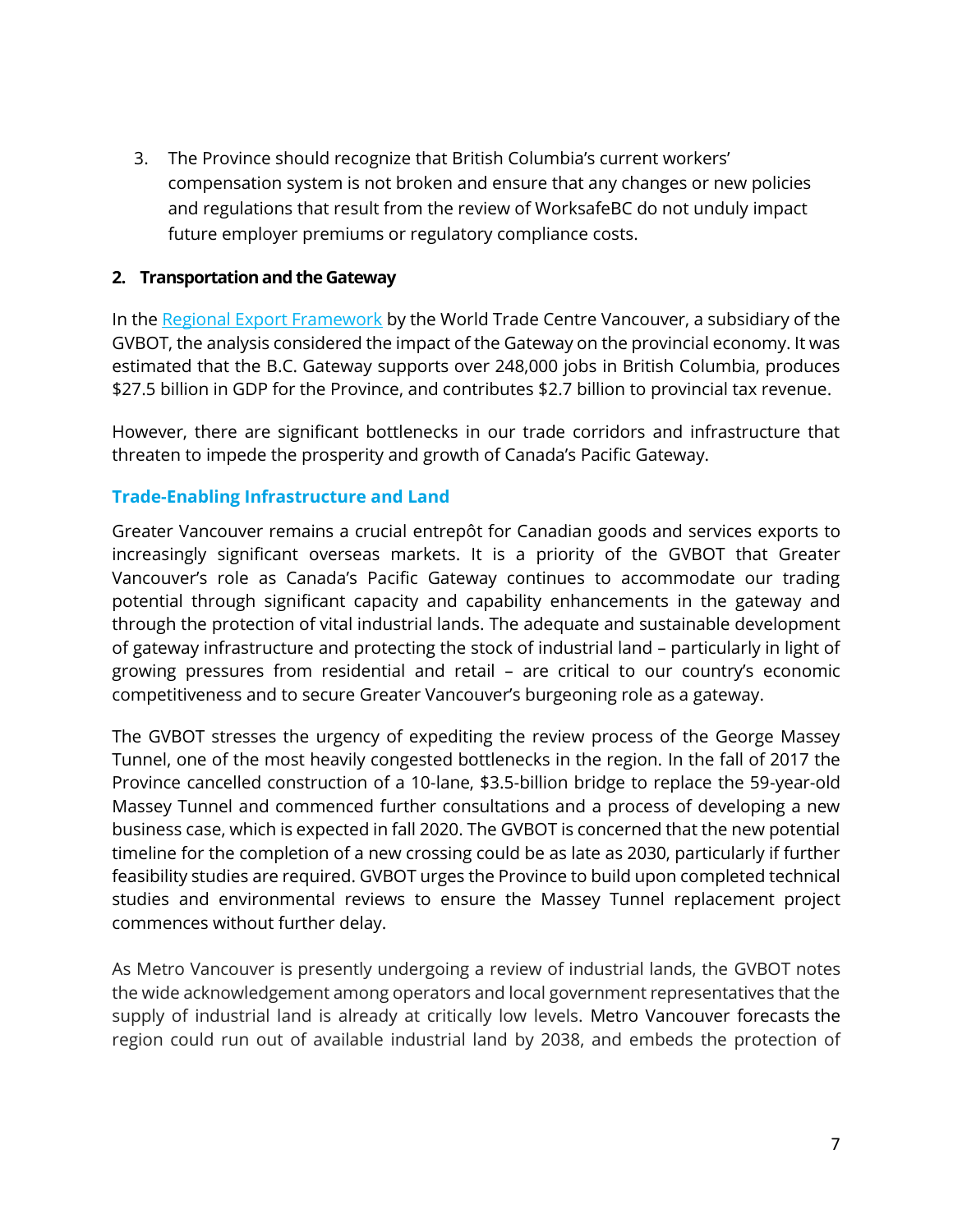industrial land in its Regional Growth Strategy 2040. <sup>11</sup> We encourage the Province to work with local governments to aggressively pursue an integrated industrial land protection strategy. To protect our position as a robust, efficient, and sustainable gateway, protection of these lands must be coupled with projects such as the Massey Tunnel Replacement and increased cargo transport corridors through the region. The GVBOT urges the Province to work with its municipal counterparts and affected stakeholders on productive solutions.

## **Transit and Road**

 $\overline{a}$ 

Recent TransLink data shows transit ridership is growing steadily and reached an all-time high in 2018. An increasing population and a growing region intensifies the need for sustained investment and new revenue.

An insufficient transit network compounds Greater Vancouver's housing affordability crisis by limiting housing choices and transportation options. In the coming years, an adequate public transit system that is well-prepared for population growth will be critical in ensuring a high quality of life and business competitiveness within Greater Vancouver. The GVBOT's Scorecard finds that the region currently lags in this area, earning only a "C" grade for its proportion of non-car commuters and a "B" for its average commuting time.<sup>12</sup>

More generally, there are worsening bottlenecks in the movement of goods and people in our region. The Massey Tunnel Replacement Project and the Millennium Line Broadway Extension to UBC are two critical projects in the Greater Vancouver region that warrant expedited action. We encourage the Province to work with other levels of government, private sector operators, and users to develop a sustainable funding strategy to guarantee long-term stability in the financing of crucial projects. This is particularly imperative as Translink embarks on its Transportation 2050 initiative.

To alleviate bottlenecks, improve passenger choice, and bring Greater Vancouver and British Columbia in line with every other major city-region in North America, the Province should immediately implement ridesharing in British Columbia.

While we have been waiting for years, the rest of the world has started using more new and innovative transportation options. The government should also work with stakeholders to modernize the Motor Vehicle Act to include electronic bikes, e-scooters, and other forms of new mobility. The GVBOT is encouraged to see that the government is beginning to take steps in this direction through B.C.'s new Active Transportation Strategy, Move. Commute. Connect.

<sup>11</sup> Metro Vancouver (2019). *Metro Vancouver 2040 Shaping Our Future, Regional Growth Strategy*. [online] Metrovancouver.org. Available at: http://www.metrovancouver.org/services/regional-

planning/PlanningPublications/RGSAdoptedbyGVRDBoard.pdf [Accessed 3 Jun. 2019].

<sup>12</sup> Boardoftrade.com. (2018). Scorecard 2018. [online] Available at: https://www.boardoftrade.com/scorecard2018/assets/pdf/full-report.pdf [Accessed 3 Jun. 2019].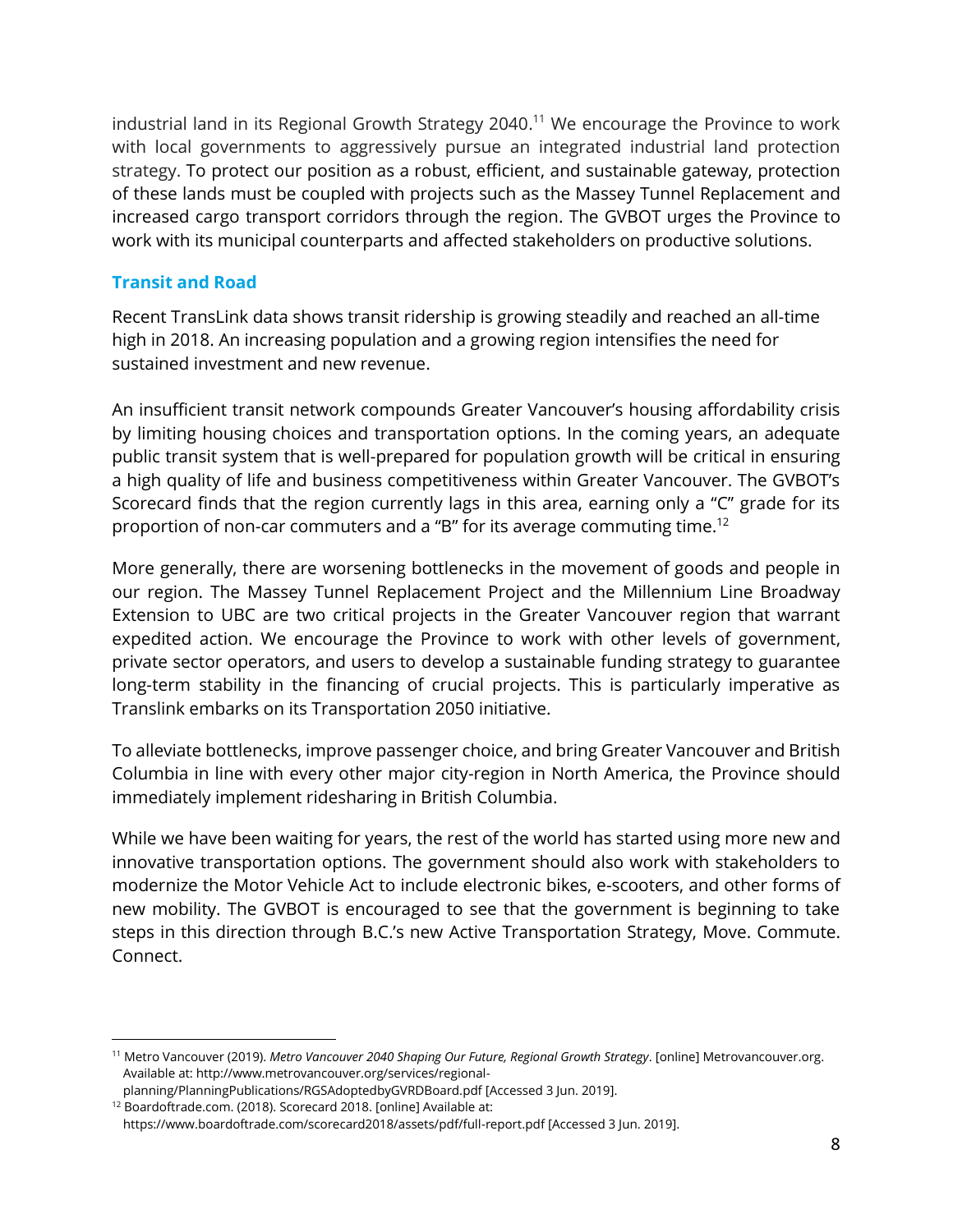#### **Recommendations:**

- 1. Build on the momentum from the Mayors' Council Phase 2 transit funding with continued and sustained investment in road and transit expansion and improvements, with projects such as:
	- a. The urgent replacement of the George Massey Tunnel on the fastest timeline possible and that builds on previously conducted research, particularly completed environmental studies; and
	- b. The Broadway Millennium Line extension to the University of British Columbia.
- 2. The GVBOT recommends the Government of British Columbia work with local governments to implement a new provincial regulatory framework that introduces ridesharing immediately and provides residents with greater access to safe and reliable passenger transportation options
- 3. The GVBOT recommends the government to review the Motor Vehicle Act to include emerging active transportation modes, such as electric bikes, scooters, and skateboards.

# **3. Housing**

 $\overline{a}$ 

Thirty-nine percent of GVBOT members believe 'Affordable Housing' is the most important business issue they are facing and 37 percent of respondents have considered relocating away from Greater Vancouver due to affordability concerns.

An influx of new housing measures introduced by all levels of government have resulted in a significant slowdown in the housing market and uncertainty for home builders and the broader real estate sector. The cooling of B.C.'s housing market is reflected in falling B.C. home sales and prices since 2018. Unfortunately, the market response has resulted in a significant downward trend in housing starts: In Q1 – 2019 Greater Vancouver has seen 75 percent fewer units released and just over one-third of projects launched compared to the previous quarter (see Chart  $1$ )<sup>13</sup>. According to the B.C. Budget 2019, housing starts in the province are expected to continue to decline by over 40 percent by 2020, compared to 2017 figures (see Table 1). As our population continues to grow, the GVBOT is concerned that declining housing starts in the short term will only intensify the pressure on the housing market and will worsen the affordability and availability issues in the region and the province in the long term.

<sup>&</sup>lt;sup>13</sup> Urban Analytics. (2019). Metro Vancouver UA Take – First Quarter 2019: Market on Pause....Sort of. Urbananalytics.ca. [Accessed June 20, 2019].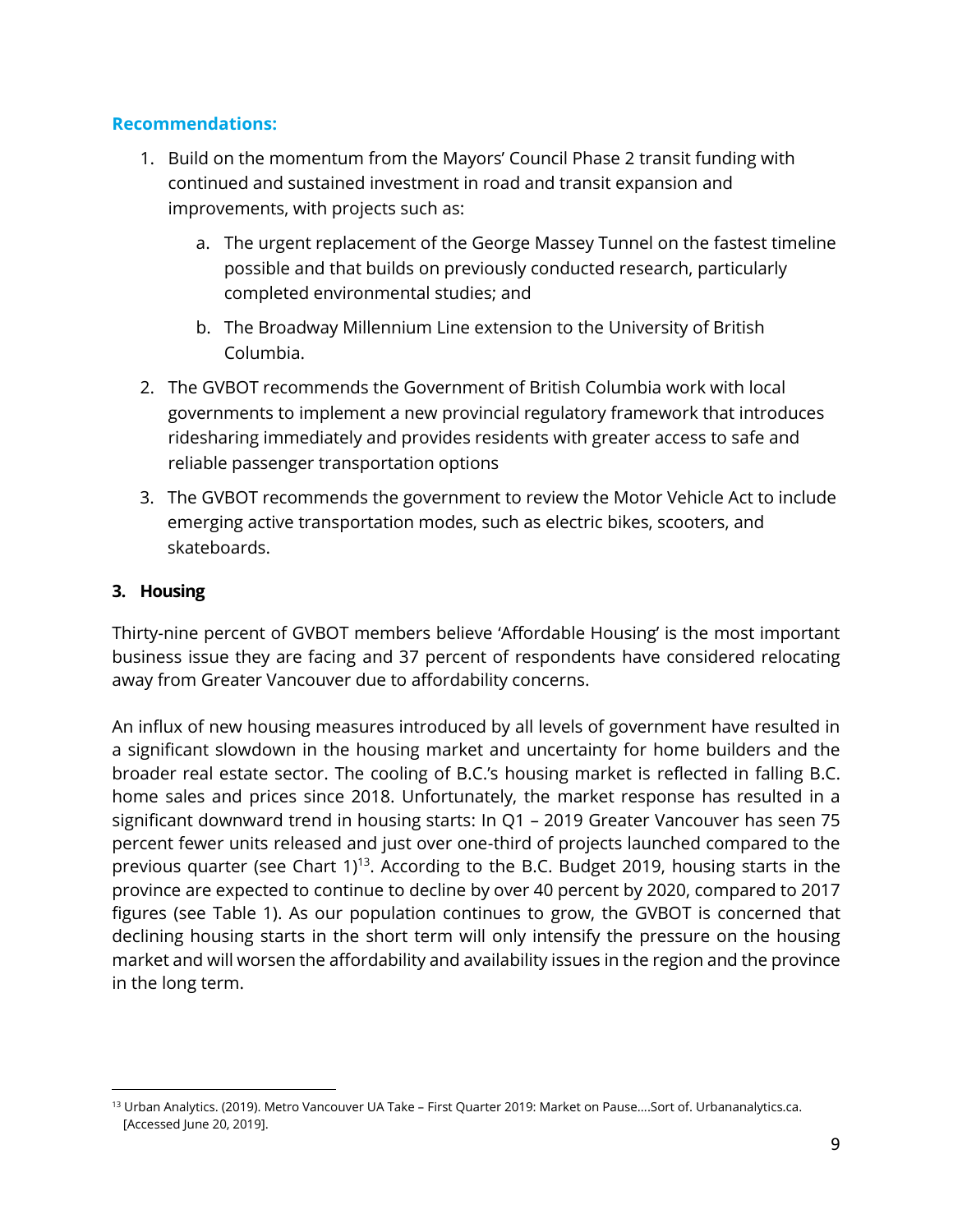



Table extracted from Urban Analytics, Metro Vancouver UA Take – First Quarter 2019: Market on Pause….Sort of

#### **Table 1: B.C. Housing Starts<sup>15</sup>**

|                                                  | 2017   | 2018   | $2019*$ | $2020*$ | $2021*$ | $2020*$ |
|--------------------------------------------------|--------|--------|---------|---------|---------|---------|
| <b>Housing</b>                                   | 43,664 | 40,857 | 34,015  | 31,846  | 30,517  | 30,519  |
| <b>Starts (units)</b>                            |        |        |         |         |         |         |
| % Change                                         | 4.4    | -6.4   | $-16.7$ | $-6.4$  | $-4.2$  |         |
| $\sim$ $\sim$ $\sim$ $\sim$ $\sim$ $\sim$ $\sim$ |        |        |         |         |         |         |

*\* Forecast*

 $\overline{a}$ 

Table generated from BC Budget 2019, Table 3.6.2 Selected Nominal Income and Other Indicators: British Columbia

The strain on housing supply is escalating as recent data reveals that housing starts are falling significantly while population and immigration estimates continue to rise. GVBOT Members already face mounting difficulties in retaining talent due to housing affordability challenges: 73 percent of our Members note their business' ability to recruit or retain employees has been affected by the cost of housing (91 percent among businesses with 50 or more employees). This will only worsen with fewer housing options.

The GVBOT believes that most of the appropriate solutions to alleviate the affordability and availability pressures require all levels of government to concentrate their efforts on increasing and diversifying the supply of market, non-market, and rental housing in Greater Vancouver. B.C. Housing programming and the bilateral agreement with B.C. Housing have made good strides in this regard.

<sup>&</sup>lt;sup>14</sup> Urban Analytics. (2019). Metro Vancouver UA Take – First Quarter 2019: Market on Pause....Sort of. Urbananalytics.ca. [Accessed June 20, 2019].

<sup>15</sup> Bcbudget.gov.bc.ca. (2019). *BC Budget 2019*. [online] Available at: https://www.bcbudget.gov.bc.ca/2019/download.htm [Accessed 7 Jun. 2019].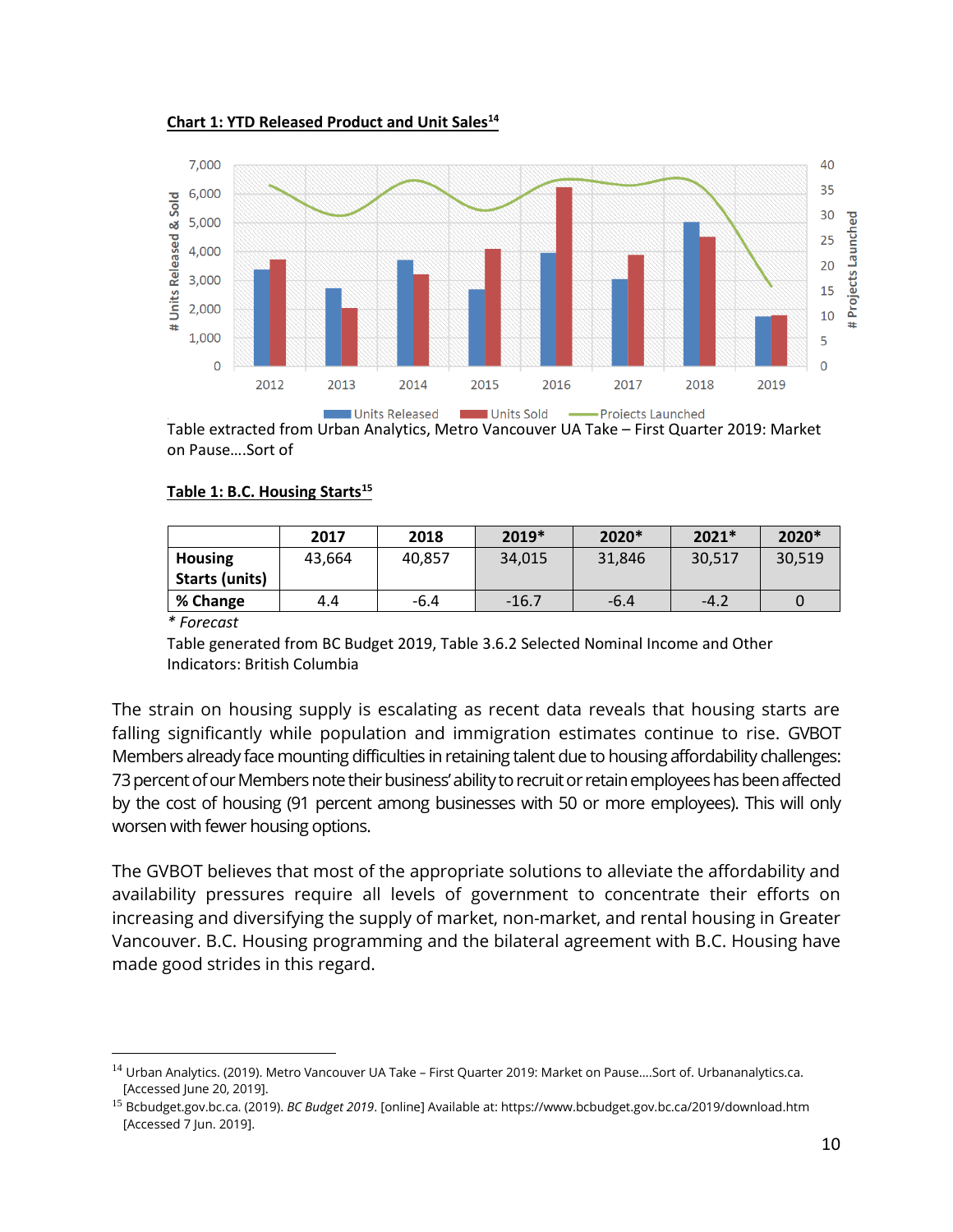There is a distinct need for rental housing in our region. Provincial actions, such as limiting the allowable rent increases to the cost of inflation and implementing the Additional School Tax (School Tax), the Luxury Property Transfer Tax (the 5% PTT), the Speculation and Vacancy Tax, and the Foreign Buyer Tax (FBT), make building new purpose built rental less economic. The AST and PTT substantially increase the taxes on development lands, including those designated for new rental buildings, increasing the cost of new housing and rental units when the property is eventually developed. To avoid a further decline in housing starts, the Province should exempt development lands from the AST and the PTT to incent the construction of new housing and rental, and ease the mounting pressure on the housing market.

The Province should review the recently implemented housing measures to address increasing uncertainty and unintended consequences such as the scenario described above. Another example involves Tuesdays Fine Drycleaners, who received notice that since the property is subject to a split assessment, the property will be subject to the School Tax for the air space above the store and the Speculation and Vacancy Tax because the air space is undeveloped<sup>16</sup>. The result of many policy actions noted above will be to increase the costs for future homeowners or businesses such as Tuesdays Fine Drycleaners, instead of making housing more affordable.

Finally, the Province should focus on long-term solutions and continue to work with municipalities to make construction of rental a feasible undertaking. Similarly, the focus of the Development Approvals Process Review should be to ensure that permitting processes support timely and efficient approvals, while maintaining good planning practices.

# **Recommendations:**

 $\overline{a}$ 

- 1. Review recently implemented tax measures to take account of unintended consequences and take steps to restore predictability in the overall housing market, through measures such as:
	- a. Exempting development lands from both the Additional School Tax and the Luxury Property Transfer Tax to incent the construction of new housing and rental units; and
	- b. Exempting undeveloped airspace above properties subject to a split assessment from the Additional School Tax.
- 2. Establish a smart regulatory environment that encourages greater supply and diversity of market, non-market, and rental housing in Greater Vancouver;
- 3. Work with municipalities to:
	- a. Implement provincial standards to remove barriers to development, such as inconsistent, lengthy, and opaque permitting processes, particularly;

<sup>16</sup> Vancouver Sun. (2019). https://vancouversun.com/news/local-news/tentative-dan-fumano-column-on-new-property-taxes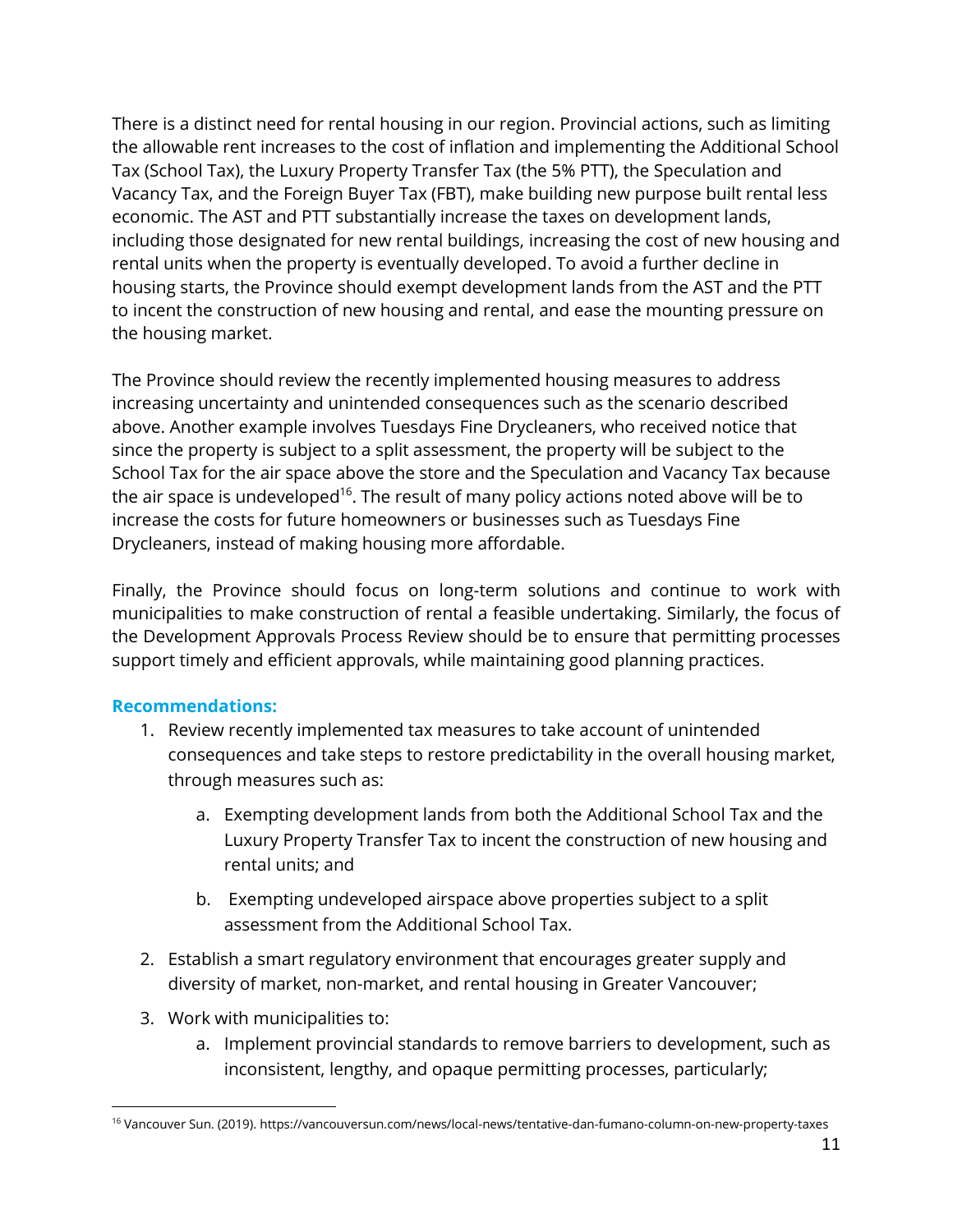i. Ensure transparent and accountable assessment of traditionally hidden municipal taxes that impact housing costs such as DCCs and CACs.

# **4. Workforce and Skills Training**

The GVBOT believes that Government has an important role to play in preparing Greater Vancouver's and British Columbia's workforce for the economy of tomorrow.

B.C. is already participating in some notable efforts to ensure future labour needs are met, such as: Canada's digital supercluster, encouraging digital literacy, teaching coding in schools, and some support for STEM occupations. However, labour shortages today across many occupations, together with a shift in needed occupations, call for continued action on developing essential skills for the jobs of tomorrow, connecting academic skills with practical experiences, strengthening career pathways for all groups, and attracting global talent.

Investments in STEM education will ensure we are developing the essential skills for the jobs of tomorrow. British Columbia has a booming technology sector with Vancouver at its centre. The sector has over 10,000 companies and employs more than 106,000 people. We acknowledge the Government's investment of \$4.4 million over the next five years into postsecondary institutions to increase the number of STEM students. Such investments are necessary to address the anticipated labour shortages in the tech sector, a shortage that will amount to 30,000 workers by 2021 and will worsen as growth in employment in STEM occupations outpaces any other occupation in the province over the next decade. The B.C. Provincial Nominee Program (PNP) Tech Pilot provides dedicated and expedited service for the technology and creative sectors to fill their labour needs with skilled immigration. This successful program has helped B.C. businesses in the technology, digital media, and film/television sectors, among others, access skilled international talent to support their growth. Despite a strong track-record and the sustained need for access to talent, the program is set to expire in June 2020. The B.C. PNP Tech Pilot should be made a permanent feature of the B.C. PNP to ensure continued action on attracting global talent.

#### **Recommendations:**

- 1. Support B.C.'s current and future labour needs by continuing to:
	- a. Develop and invest in the essential skills of tomorrow, such as sustained support and investments in STEM education and trades training;
	- b. Connect academic skills with practical experiences to encourage real-world experiences and to help young people enter the workforce;
	- c. Strengthen career pathways, particularly for underrepresented groups; and
	- d. Attract global talent and high-skilled immigrants by considering to make the B.C. PNP Tech Pilot program permanent, as it is due to expire in June 2020.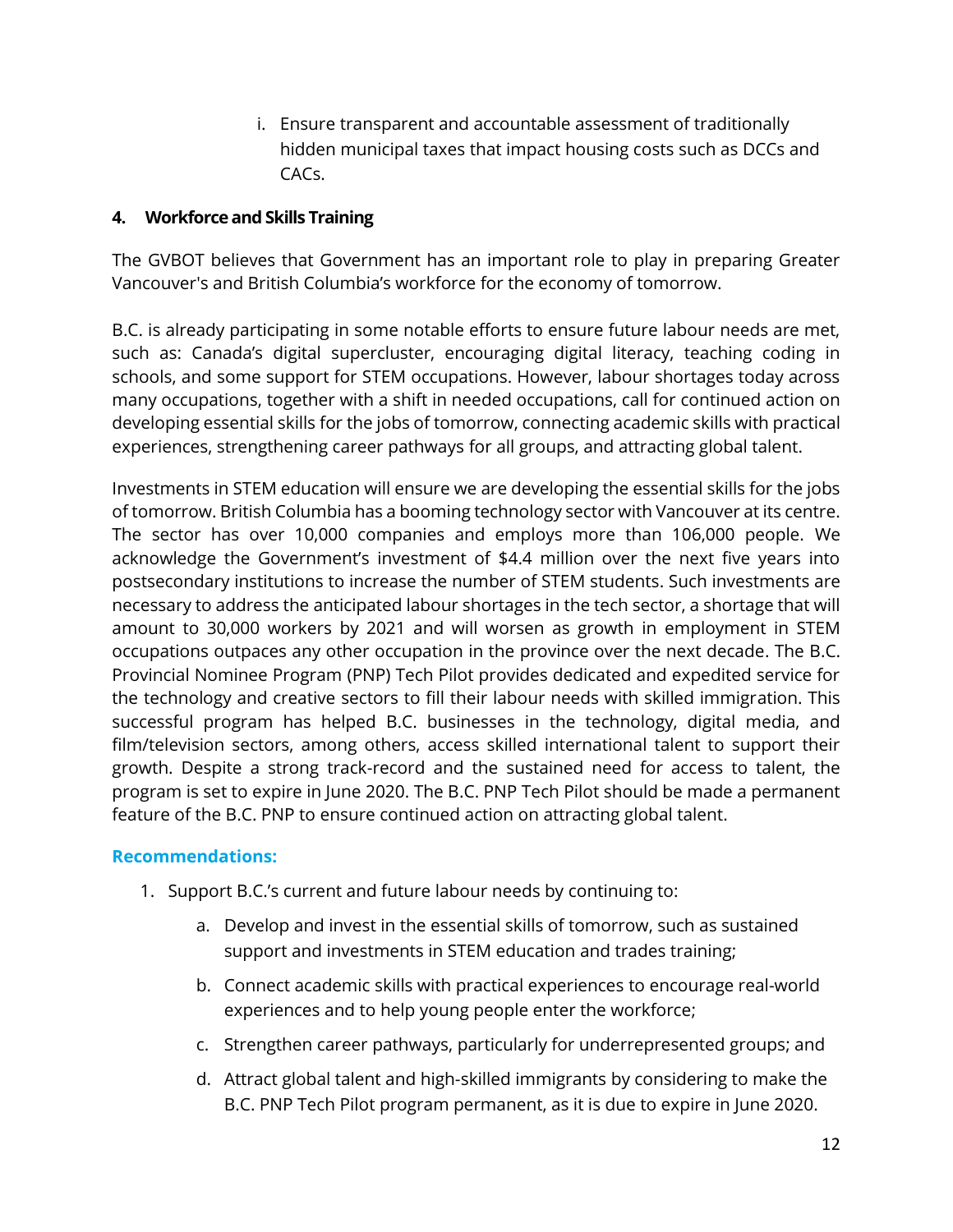#### **5. Fiscal Prudence**

 $\overline{a}$ 

The GVBOT is concerned about the potential risks to the fiscal health of British Columbia. We strongly emphasise that the Government present a viable fiscal plan that includes a route to credibly preserve the Province's balanced budget, without increasing tax measures for business. The GVBOT noted that there have been few meaningful initiatives to fuel productivity, competitiveness, and economic growth.

#### **Procurement of Public Infrastructure**

The Province's new framework for developing public sector infrastructure projects presents challenges to responsibly managing the public accounts. In particular, the GVBOT is concerned about the risk of escalating costs resulting from the Government's new Community Benefits Agreement (CBA) approach to public project development.

Already taxpayers are seeing severe cost escalation of projects under the new model, which cuts into funding that could be spent on getting other critical infrastructure projects built. The four-laning and other improvements to the two-kilometre section of the Trans-Canada Highway along the Illecillewaet River, east of Revelstoke will cost taxpayers an additional \$22.3 million<sup>17</sup>. The B.C. Transportation Ministry estimated the total project cost at \$62.9 million in February 11, 2019. This has soared to \$85.2 million in three months<sup>18</sup>. The government has affirmed the GVBOT's concerns by attributing this increase to "escalating costs of materials, *labour* and the complexity of the work required"<sup>19</sup> .

The restrictive arrangements embodied in the Community Benefits Agreement – which amount to "Project Labour Agreements" – are estimated to eliminate roughly 85 percent of construction workers who are not affiliated with the traditional building trades unions from working on such projects<sup>20</sup>. This is particularly punitive as B.C. is in the midst of a construction labour shortage. By reducing the degree of competition in public sector contracting, the model does not guarantee the most cost-efficient procurement practices. This approach will cause further projects to be more expensive and cumbersome, and costs will likely be passed on to taxpayers, just like the Trans Canada Highway. The current extension of the Broadway Subway project is estimated to cost \$2.83 billion. A similar percentage increase in costs as the Trans-Canada project would balloon the costs to \$3.83 billion or \$1.0 billion in additional costs. In terms of scale, that is the equivalent of 72 percent

<sup>17</sup> Province of B.C. (2019). Illecillewaet four-laning project goes to tender. [online] Archive.news.gov.bc.ca. Available at: [https://archive.news.gov.bc.ca/releases/news\\_releases\\_2017-2021/2019TRAN0010-000202.htm](https://archive.news.gov.bc.ca/releases/news_releases_2017-2021/2019TRAN0010-000202.htm) [Accessed 7 Jun. 2019].

<sup>&</sup>lt;sup>18</sup> Province of B.C. (2019). Contract awarded for Illecillewaet Highway 1 widening. [online] Archive.news.gov.bc.ca. Available at: https://archive.news.gov.bc.ca/releases/news\_releases\_2017-2021/2019TRAN0072-000966.htm [Accessed 7 Jun. 2019].  $19$  Ibid.

<sup>20</sup> ICBA. News Release: ICBA Leads Worker Challenge to NDP Union-Only Hiring Model[. https://www.icbaindependent.ca-](https://www.icbaindependent.ca-/2018/08/28/news-release-icba-leads-worker-challenge-to-ndp-union-only-hiring-model/) [/2018/08/28/news-release-icba-leads-worker-challenge-to-ndp-union-only-hiring-model/.](https://www.icbaindependent.ca-/2018/08/28/news-release-icba-leads-worker-challenge-to-ndp-union-only-hiring-model/) [Accessed 16 Jun. 2019]